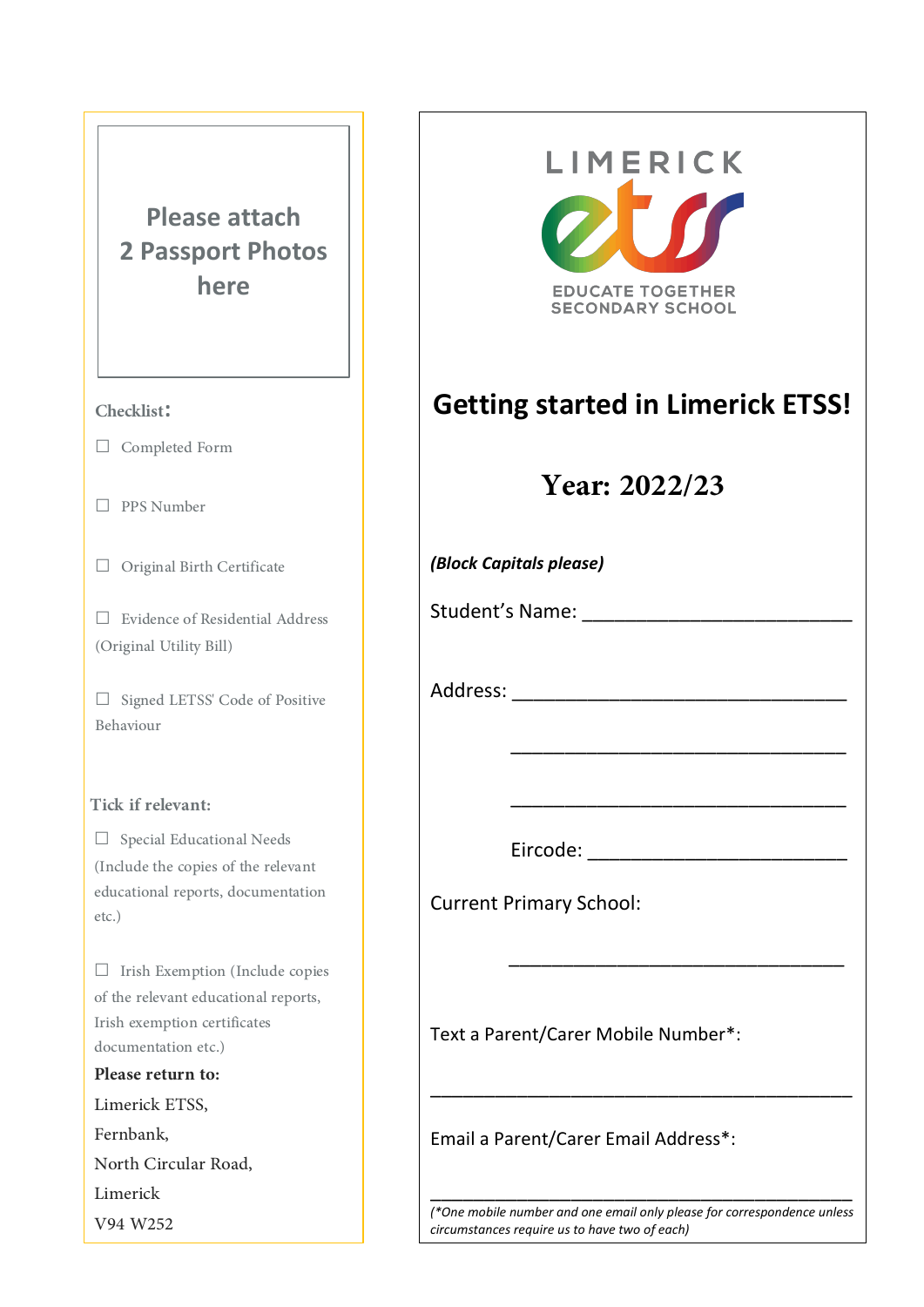| (1) Student Details                                                               |  |  |
|-----------------------------------------------------------------------------------|--|--|
|                                                                                   |  |  |
|                                                                                   |  |  |
| Male $\Box$ Female $\Box$ Date of Birth: ____ /____ /______                       |  |  |
|                                                                                   |  |  |
|                                                                                   |  |  |
|                                                                                   |  |  |
|                                                                                   |  |  |
| Address:                                                                          |  |  |
|                                                                                   |  |  |
|                                                                                   |  |  |
|                                                                                   |  |  |
| <b>Educational Background</b>                                                     |  |  |
|                                                                                   |  |  |
|                                                                                   |  |  |
| Years Attended: ______________ to _____________                                   |  |  |
| Other Primary Schools Attended (if any):                                          |  |  |
|                                                                                   |  |  |
|                                                                                   |  |  |
| (*We may contact the Primary School(s) in connection with your child's enrolment) |  |  |
|                                                                                   |  |  |
| (2) Family Details                                                                |  |  |
| No. of Children in Family: _____________ Position in Family: ___________          |  |  |
| Name(s) of brothers/sisters attending Limerick ETSS:                              |  |  |
|                                                                                   |  |  |
|                                                                                   |  |  |
|                                                                                   |  |  |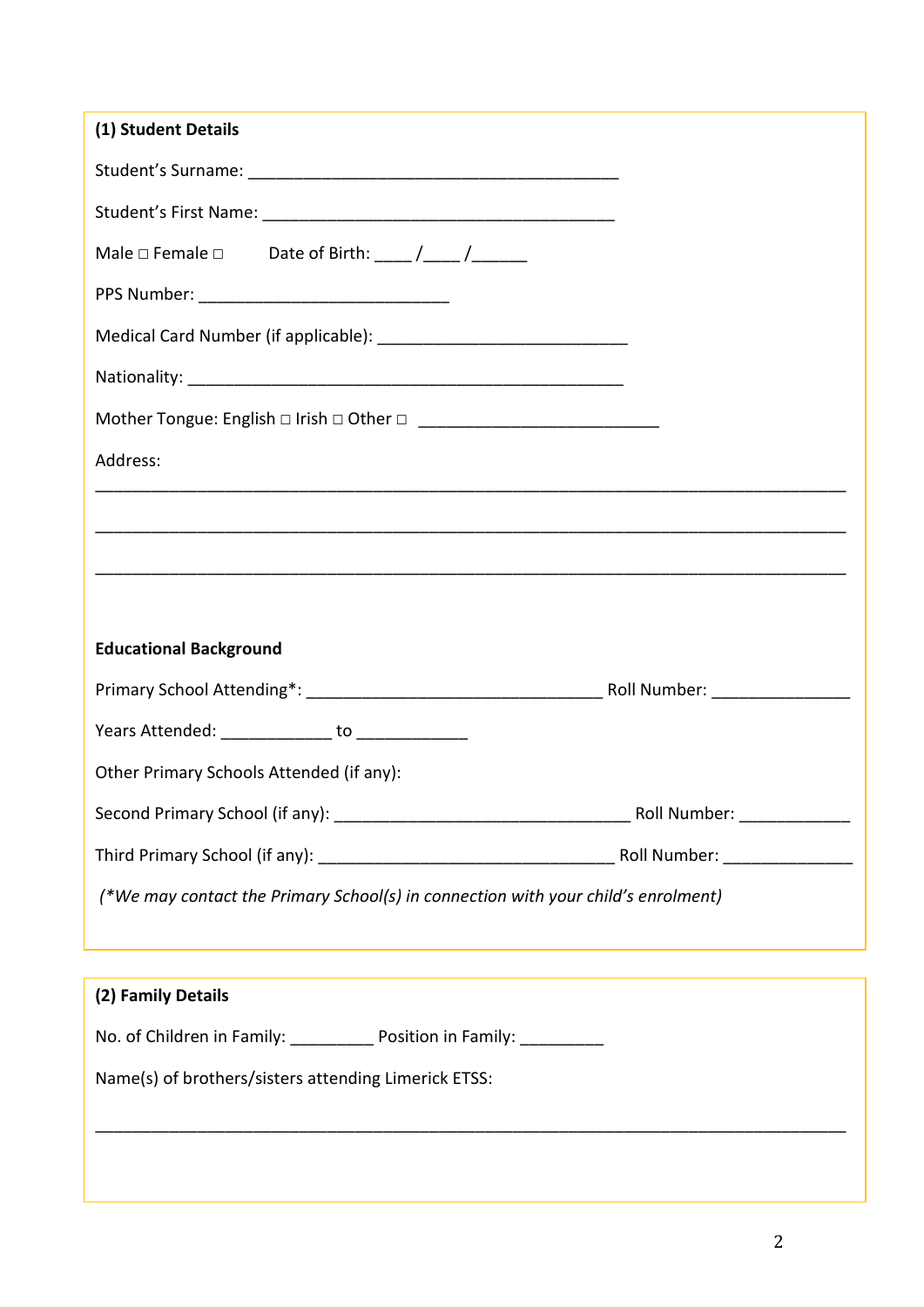| (3) Parent/Carer Details                                                         |
|----------------------------------------------------------------------------------|
|                                                                                  |
|                                                                                  |
| Home Number: _____________________ Mobile Number: ______________________________ |
|                                                                                  |
|                                                                                  |
|                                                                                  |
|                                                                                  |
| Home Number: ____________________ Mobile Number: _______________________________ |
|                                                                                  |
|                                                                                  |
|                                                                                  |
| (4) Emergency Contact (if parent(s)/Carer(s) is/are unavailable)                 |
|                                                                                  |
|                                                                                  |
| Relationship to Student:                                                         |
| Name of Doctor and Practice:                                                     |
|                                                                                  |
|                                                                                  |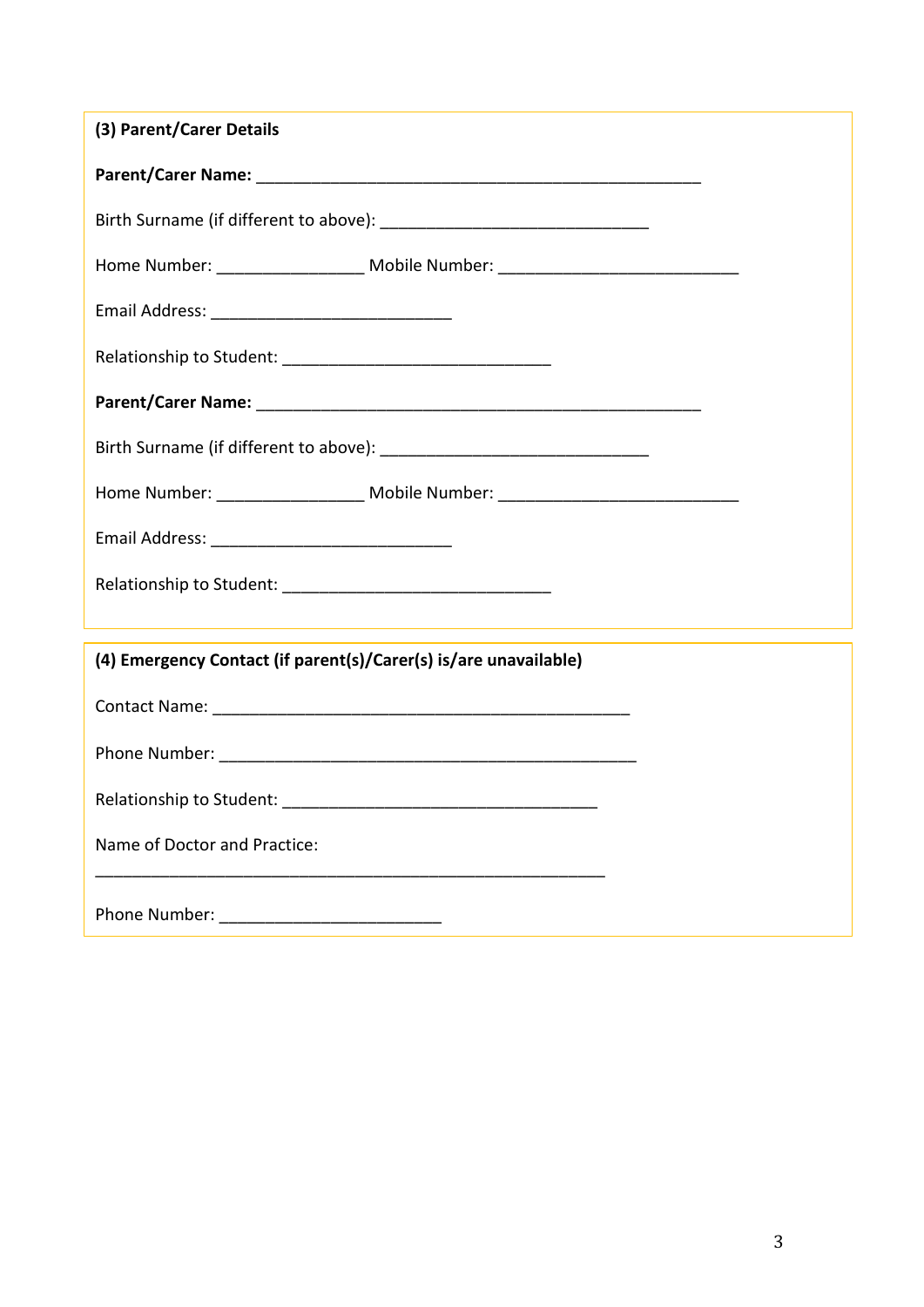## **(5) Reports on Educational Progress**

Please indicate the name and address of the person to whom correspondence is to be sent regarding educational progress/attainment of the student, if different from details outlined in Section (3) above.

Name: \_\_\_\_\_\_\_\_\_\_\_\_\_\_\_\_\_\_\_\_\_\_\_\_\_\_\_\_\_\_\_\_\_\_\_\_\_\_\_\_\_\_\_\_\_\_\_\_

Address: \_\_\_\_\_\_\_\_\_\_\_\_\_\_\_\_\_\_\_\_\_\_\_\_\_\_\_\_\_\_\_\_\_\_\_\_\_\_\_\_\_\_\_\_\_\_\_\_\_\_\_\_\_\_\_\_\_\_\_\_\_\_\_\_\_\_\_\_\_\_\_\_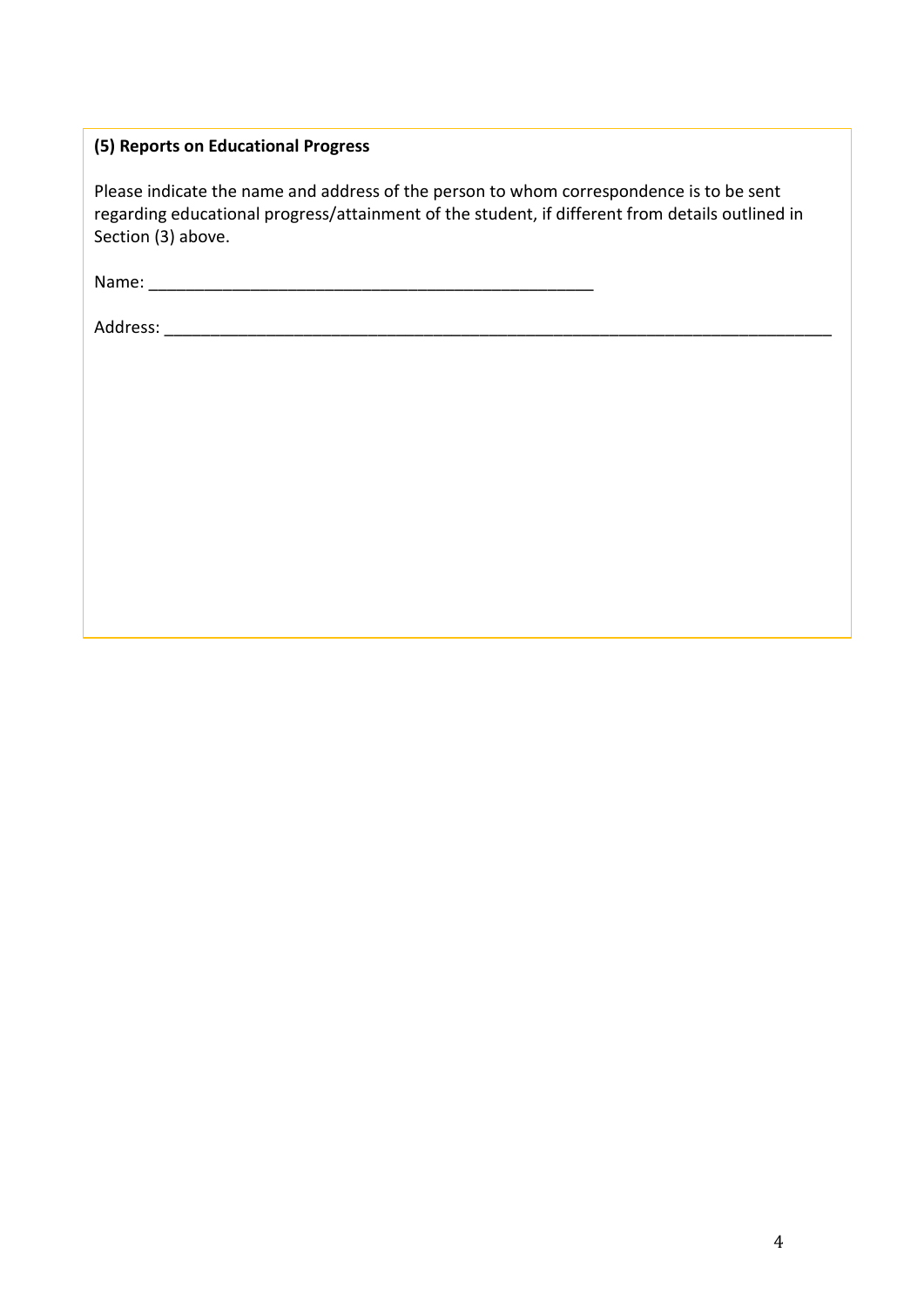### **(6) Access to/Custody of Student**

Are there any orders or other arrangements in place governing access to or custody of the student? (Please tick the relevant box)

Yes □ No □

If the answer is 'Yes' please provide details as appropriate:

#### $\overline{\phantom{a}}$  ,  $\overline{\phantom{a}}$  ,  $\overline{\phantom{a}}$  ,  $\overline{\phantom{a}}$  ,  $\overline{\phantom{a}}$  ,  $\overline{\phantom{a}}$  ,  $\overline{\phantom{a}}$  ,  $\overline{\phantom{a}}$  ,  $\overline{\phantom{a}}$  ,  $\overline{\phantom{a}}$  ,  $\overline{\phantom{a}}$  ,  $\overline{\phantom{a}}$  ,  $\overline{\phantom{a}}$  ,  $\overline{\phantom{a}}$  ,  $\overline{\phantom{a}}$  ,  $\overline{\phantom{a}}$ **(7) Medical Details**

| (This information is required to ensure the school has an accurate record of medical conditions       |
|-------------------------------------------------------------------------------------------------------|
| including your Doctor's contact details in the event of a medical issue arising during school         |
| activities. Please note that in order to best support your child it may be necessary to disclose this |
| information to staff)                                                                                 |

\_\_\_\_\_\_\_\_\_\_\_\_\_\_\_\_\_\_\_\_\_\_\_\_\_\_\_\_\_\_\_\_\_\_\_\_\_\_\_\_\_\_\_\_\_\_\_\_\_\_\_\_\_\_\_\_\_\_\_\_\_\_\_\_\_\_\_\_\_\_\_\_\_\_\_\_\_\_\_\_

\_\_\_\_\_\_\_\_\_\_\_\_\_\_\_\_\_\_\_\_\_\_\_\_\_\_\_\_\_\_\_\_\_\_\_\_\_\_\_\_\_\_\_\_\_\_\_\_\_\_\_\_\_\_\_\_\_\_\_\_\_\_\_\_\_\_\_\_\_\_\_\_\_\_\_\_\_\_\_\_

\_\_\_\_\_\_\_\_\_\_\_\_\_\_\_\_\_\_\_\_\_\_\_\_\_\_\_\_\_\_\_\_\_\_\_\_\_\_\_\_\_\_\_\_\_\_\_\_\_\_\_\_\_\_\_\_\_\_\_\_\_\_\_\_\_\_\_\_\_\_\_\_\_\_\_\_\_\_\_\_

Name of Doctor and Practice:

Phone Number:  $\blacksquare$ 

**Please tick the relevant box…**

Does the student require glasses? Yes □ No □

Does the student have any hearing difficulties? Yes □ No □

\_\_\_\_\_\_\_\_\_\_\_\_\_\_\_\_\_\_\_\_\_\_\_\_\_\_\_\_\_\_\_\_\_\_\_\_\_\_\_\_\_\_\_\_\_\_\_\_\_\_\_\_\_\_\_

Does the student have any of the chronic conditions listed:

 $\Box$  Asthma

□ Diabetes

□ Epilepsy

□ Anaphylaxis

□ Narcolepsy

□ Other (Please specify)

Please advise of procedures to follow for a particular illness:

Any other medical concerns or information of relevance?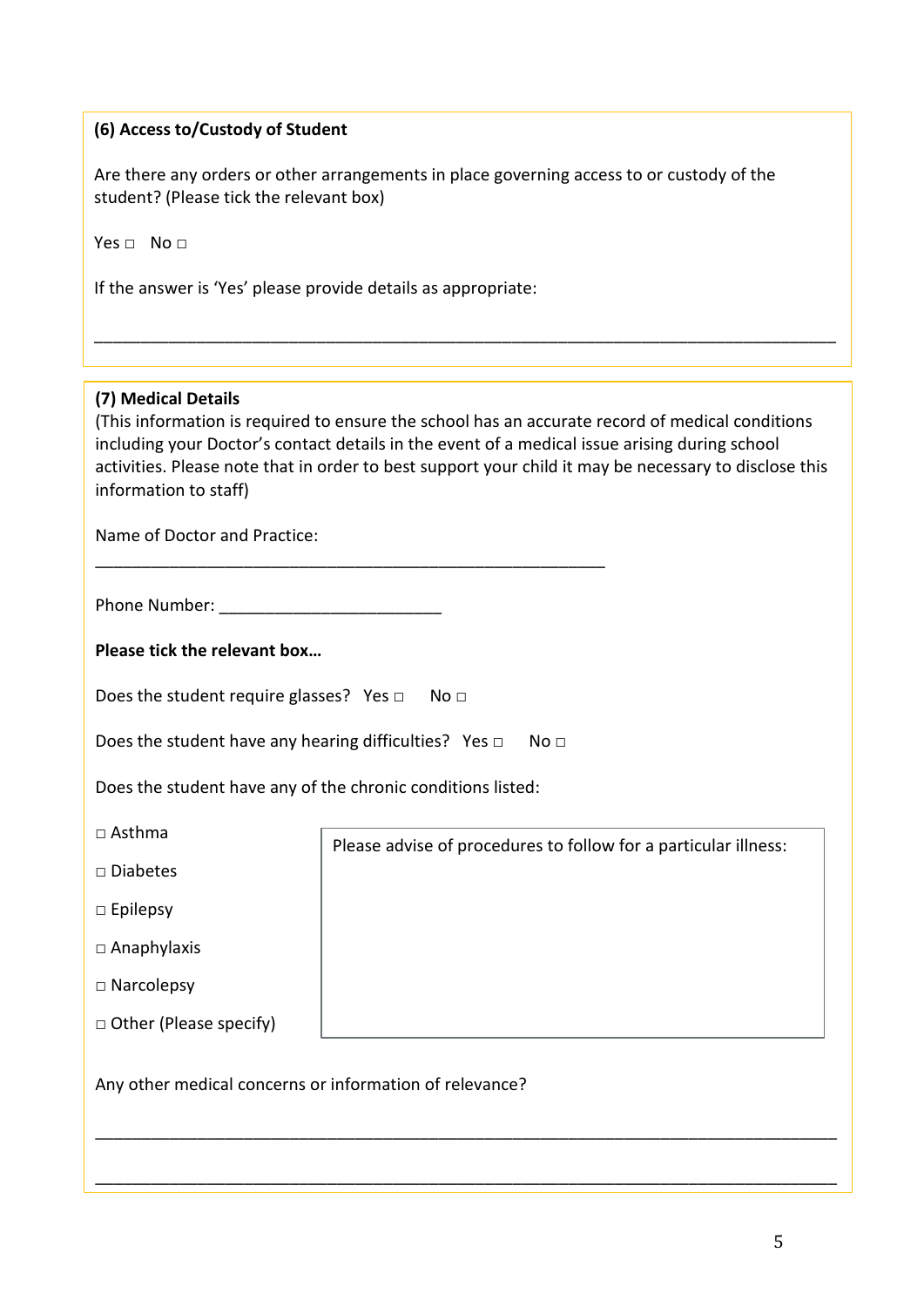## **(8) Educational Details**

#### **Study of Irish**

Irish is a compulsory subject for all students. Exemptions from the study of Irish are only granted in exceptional cases. Is the student currently studying Irish? *(Please tick the relevant box)* Yes  $\Box$  No  $\Box$ 

If the answer to the question above is 'No' please indicate the reason by ticking a, b or c below. :

| Option | Reason                                                                          | Please |
|--------|---------------------------------------------------------------------------------|--------|
|        |                                                                                 | tick √ |
|        |                                                                                 |        |
| (a)    | The student lived outside of Ireland until 11 years of age                      |        |
|        |                                                                                 |        |
| (b)    | The student is re-enrolling in a state school having spent at least three years |        |
|        | abroad and is at least 11 years of age                                          |        |
| (c)    | *The student has a psychological report recommending exemption from             |        |
|        | the study of Irish. The assessment has been carried out within the last         |        |
|        | three years. (In this case the school will require a copy of this report)       |        |

**\*IMPORTANT: If the answer is '(c)' above is Yes, please ensure that you include copies of educational reports, Irish exemption certificates and any other relevant documentation etc. with this application form.**

# **Access to Resource/Learning Support Hours**

- Please tick the relevant box.<br>a) Has the student had a psychological assessment? Yes  $\Box$  No  $\Box$
- *b)* If the answer to (a) above is 'Yes' is the psychological report available? Yes  $\Box$  No  $\Box$
- *c)* Has the student been granted resource teaching hours by the National Council for Special Education (NCSE)? Yes □ No □
- *d*) Has the student had the services of a Special Needs Assistant (SNA) granted by the NCSE? Yes  $\Box$  No  $\Box$

\_\_\_\_\_\_\_\_\_\_\_\_\_\_\_\_\_\_\_\_\_\_\_\_\_\_\_\_\_\_\_\_\_\_\_\_\_\_\_\_\_\_\_\_\_\_\_\_\_\_\_\_\_\_\_\_\_\_\_\_\_\_\_\_\_\_\_\_\_\_\_\_ \_\_\_\_\_\_\_\_\_\_\_\_\_\_\_\_\_\_\_\_\_\_\_\_\_\_\_\_\_\_\_\_\_\_\_\_\_\_\_\_\_\_\_\_\_\_\_\_\_\_\_\_\_\_\_\_\_\_\_\_\_\_\_\_\_\_\_\_\_\_\_\_

- *e*) Does the student have an Irish Exemption? Yes □ No □
- *f*<sup>*f*</sup> Has the student received English Language Support? Yes □ No □
- *g)* Has the student had learning support at Primary School?

Yes □ No □

If the answer is 'Yes' please provide details: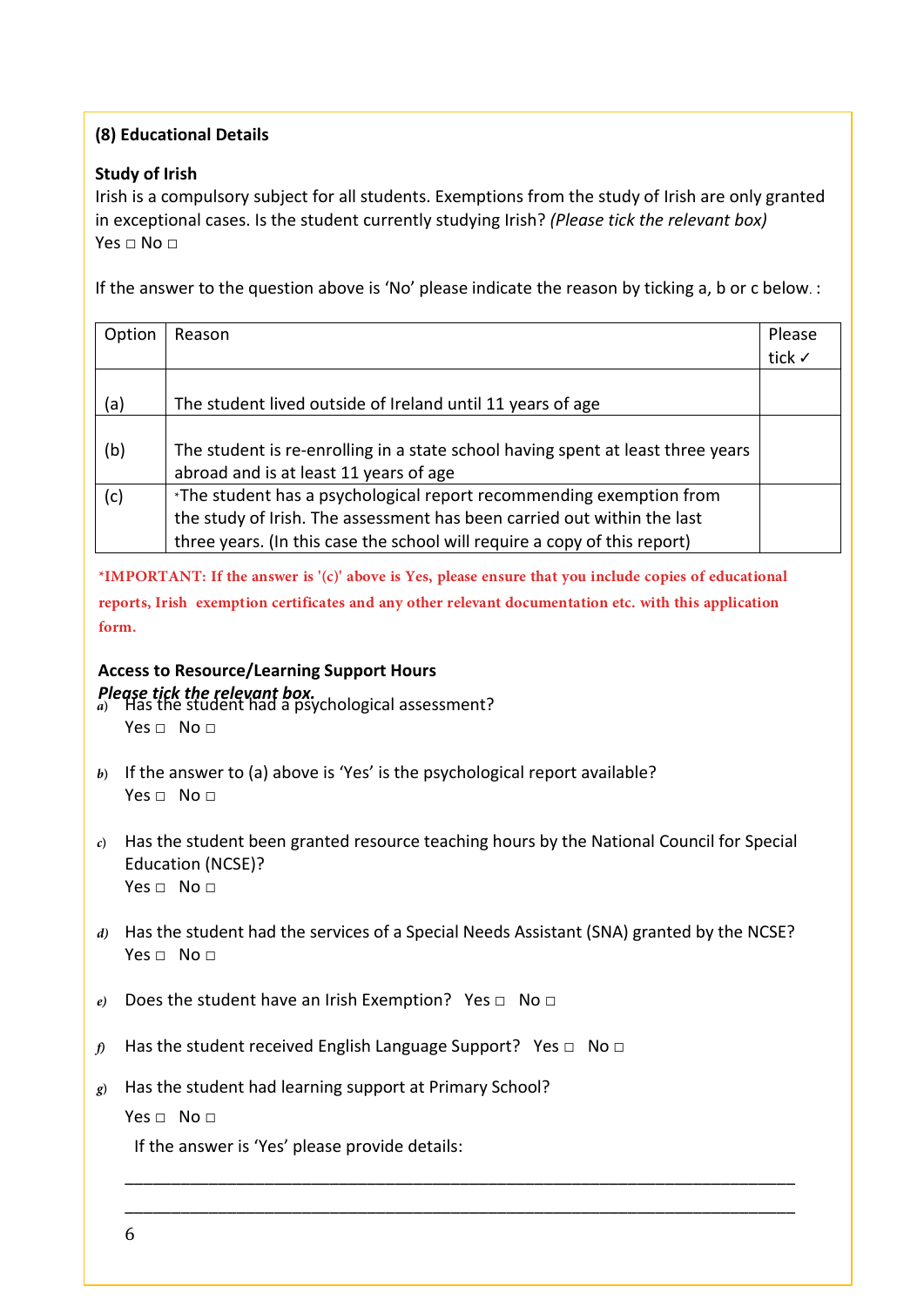### **Important Information**

Please accompany this **form only with**:

- two passport sized photos of the student
- Original Birth Certifcate
- evidence of parent's/Carer's residence, i.e. phone/gas/electricity bill in the name of the parent(s)/Carer(s)

*Other documentation and information that may be required by the school will be sought at a later stage.*

It is the responsibility of parents/Carers to inform Limerick Educate Together Secondary School of any **changes of address**, contact details or other relevant information that may occur after submission of this form.

For admission to the school in September **2022**, students must have reached the age of 12 years by January 1<sup>st</sup> 2023.

### **Declaration and Signature(s):**

I hereby declare that the information provided in this form is correct. I understand that the information supplied will be used for bona fide school business.

I hereby authorise Limerick ETSS to contact and request the relevant school(s) to release any reports and relevant documentation, Physco-Educational Reports and Individual Educational Plan(s) (IEP) / Personal Learning Plan(s) (PLP) held as well as to liaise with the professional services detailed in such reports in respect of my child.

Signature(s) of Parent(s)/Carer(s):

|                                                                                      | Date: __________________________ |
|--------------------------------------------------------------------------------------|----------------------------------|
|                                                                                      |                                  |
| Please keep a copy of all documentation you send to the school for your own records. |                                  |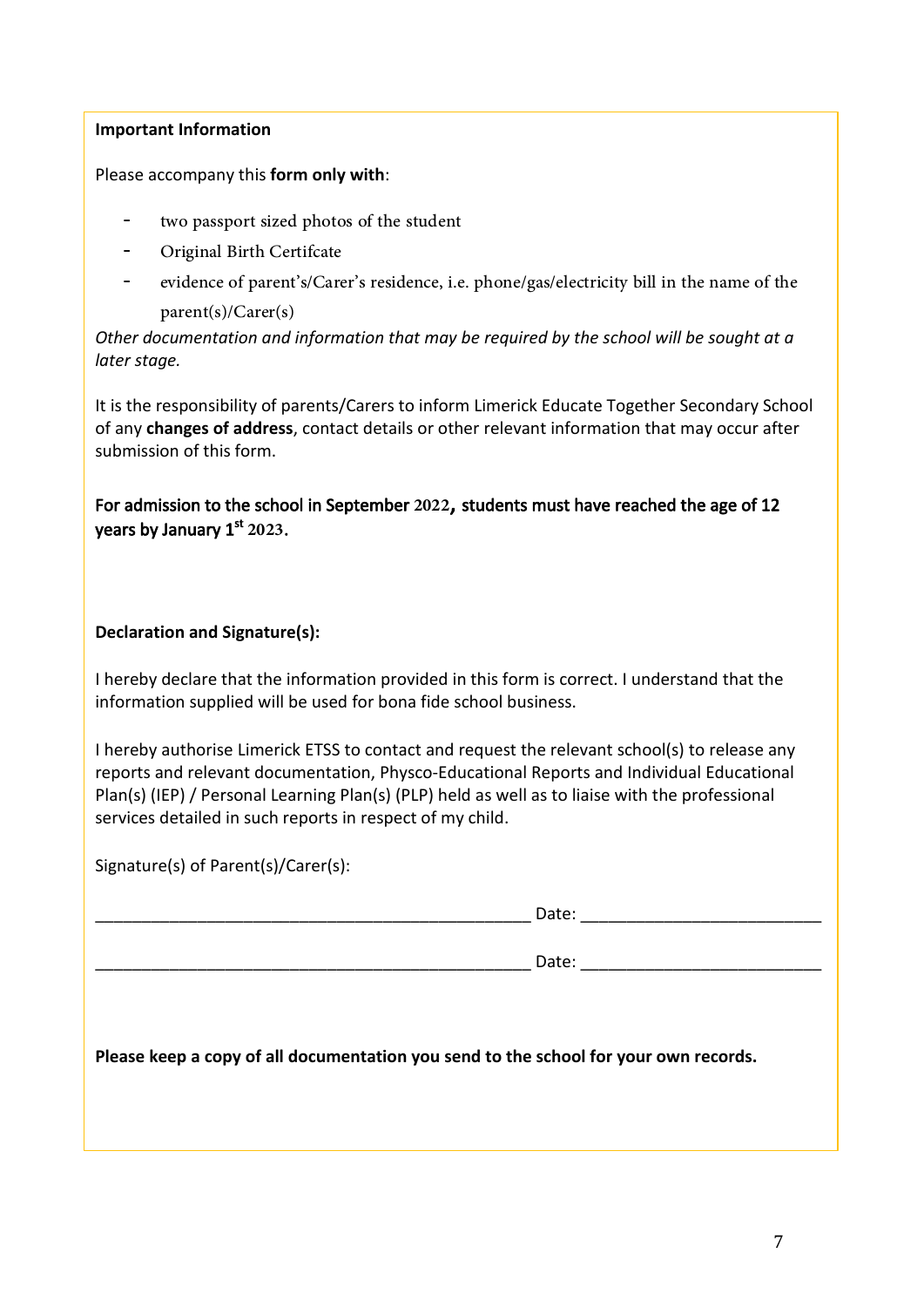

## **Data Protection - Personal Data on this Form**

The personal data supplied on this form is required for the purposes of student enrolment, registration, administration, child welfare and to fulfill our other legal obligations.

Contact details will also be used to notify you of school events or activities. While the information provided will generally be treated as confidential to Educate Together, from time to time it may be necessary for us to exchange personal data on a confidential basis with other bodies including the Department of Education and Skills, the Department of Social Protection, Department of Children and Youth Affairs, An Garda Síochána, the Health Service Executive, the National Educational Welfare Board or with another school (where the student is transferring). In this latter case your implied consent will be assumed to facilitate the student transferring.

We rely on parents/Carers to provide us with accurate and complete information and to update us in relation to any change in the information provided. Should you wish to update or access your/your child's personal data you should write to the School Principal.

### **Photographs and Recorded Images of Students**

The school will maintain a database of photographs and recorded images of school events held over years. It is customary to take photos and recorded images of students engaged in activities and events in the interest of creating a pictorial as well as a historical record of life at the school. Photographs and recorded images may be published on our school website, school social media account(s) or in brochures, newsletters, local and national newspapers, and similar school-related productions. Photographs and recorded images may also be used for teaching, learning and assessment purposes.

I agree that my child's photograph may be used for the purposes outlined above: Yes **☐** No **☐** I agree that my child's photograph may be taken for school administration: Yes **☐** No **☐**

Name of Parent/Carer: \_\_\_\_\_\_\_\_\_\_\_\_\_\_\_\_\_\_\_\_\_\_\_\_\_\_\_\_\_\_\_\_\_\_\_\_\_

Signature of Parent/Carer:

| Date: |  |
|-------|--|
|       |  |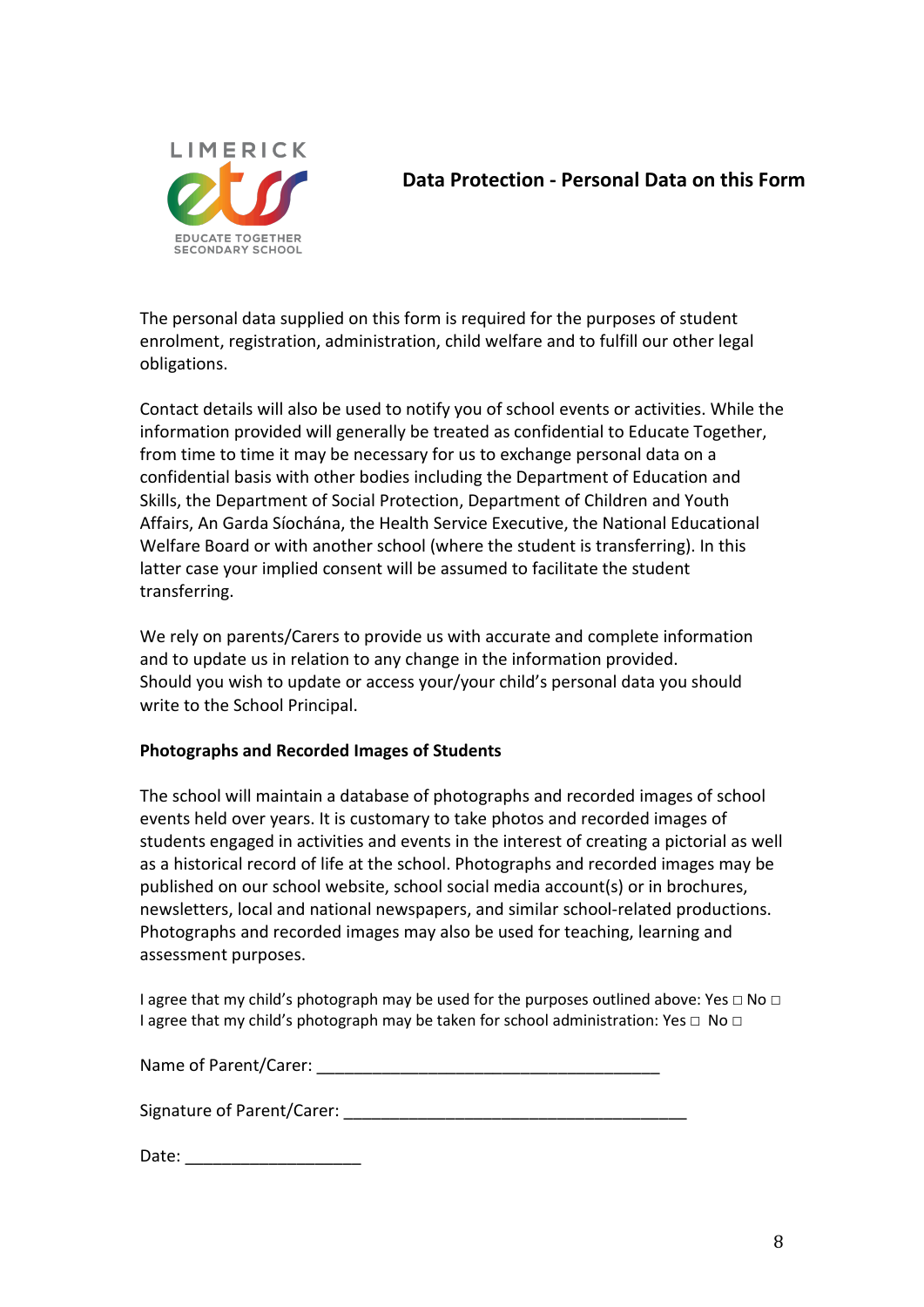

**Pupil Information required for Department of Education and Skills (DES) Post-Primary Online Database (As per DES Circular 0023/2016)**

The DES has consulted with the Data Protection Commissioner in relation to the collection of individual pupil information for the Post Primary Online Database. Ethnic and cultural background are considered sensitive personal data categories under Data Protection legislation. Therefore, it is necessary for each student's parent/Carer to identify their child's ethnic background, and to consent for this information to be transferred to the Department of Education and Skills. All other information held on PPOD was deemed by the Data Protection Commissioner as non-sensitive personal data.

### **To which ethnic or cultural background group does your child belong?**

Please tick one category (these categories used are based on the Census). You may opt not to provide an answer.

| $\Box$ White Irish                    | $\Box$ Black or Black Irish – any other black background |
|---------------------------------------|----------------------------------------------------------|
| $\Box$ Irish Traveller                | $\Box$ Asian or Asian Irish - Chinese                    |
| $\Box$ Roma                           | $\Box$ Asian or Asian Irish – Any other Asian background |
| $\Box$ Any other white background     | $\Box$ Other including mixed background                  |
| $\Box$ Black or Black Irish – African | $\Box$ No consent                                        |

I consent for this information to be stored on the Post Primary Online Database (PPOD) and transferred to the Department of Education and Skills and any other Post Primary schools my child may transfer to during the course of their time in secondary school.

Name of Parent/Carer: \_\_\_\_\_\_\_\_\_\_\_\_\_\_\_\_\_\_\_\_\_\_\_\_\_\_\_\_\_\_\_\_\_

Signature of Parent/Carer: \_\_\_\_\_\_\_\_\_\_\_\_\_\_\_\_\_\_\_\_\_\_\_\_\_\_\_\_\_\_\_\_\_\_\_\_\_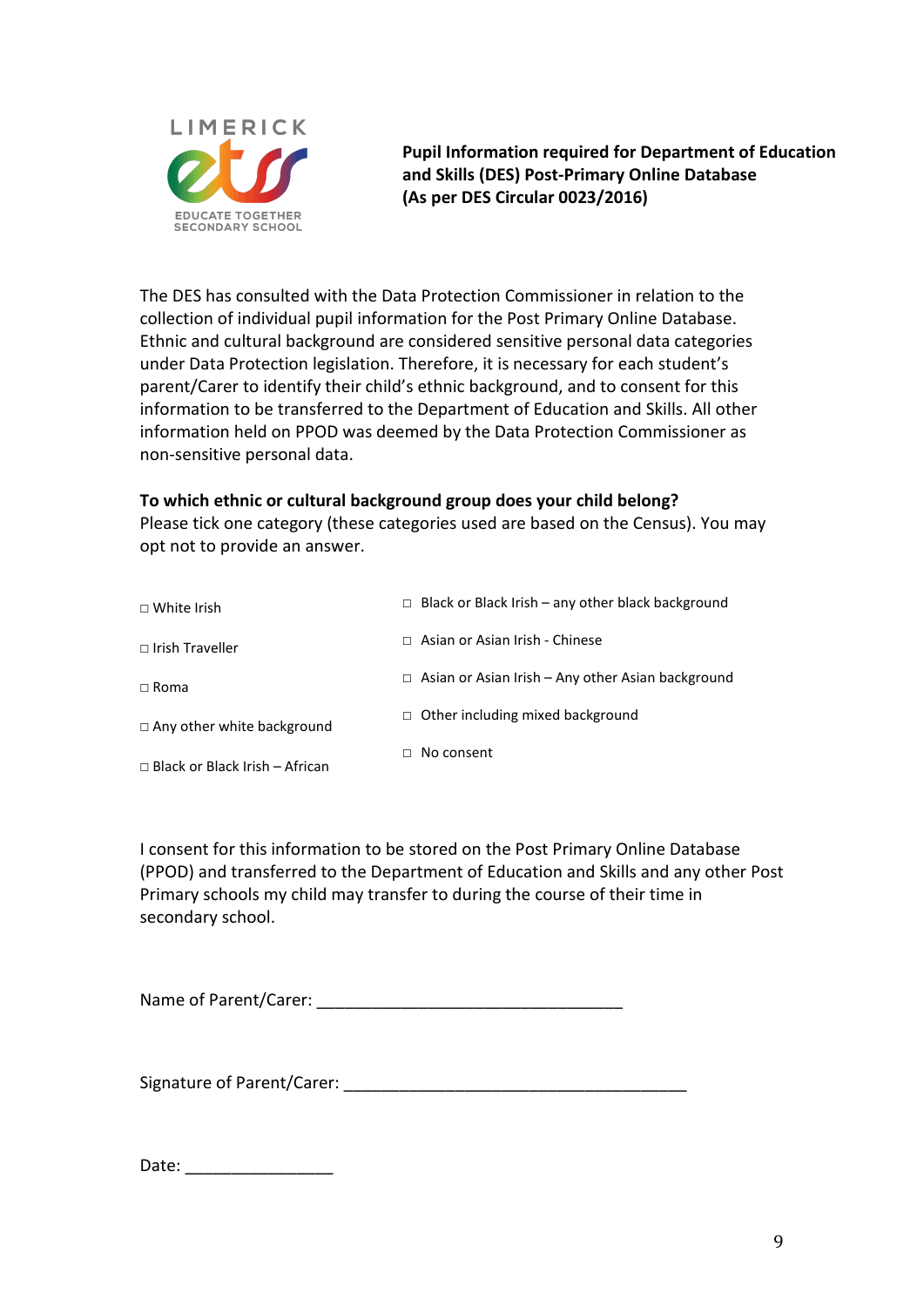

# **Event and Trips Permission Form**

Over the time of their educational journey with Limerick ETSS, your child will have the opportunity to attend and participate in events in school such as:

- Workshops from guest speakers, theatre groups and educational programmes
- Trips out of school designed to enhance learning, inform around educational opportunities, employment possibilities, team building, self-care, health and wellbeing
- Participate in sporting activities, representing the school.

(This list is not exhaustive)

You will receive a text message / application notification / email to inform you of the details of the activity and requirements for the students.

There may be some early starts and late returns to facilitate attending different events. There may also be requirements for a packed lunch, specific clothing, etc.

At all times, the students will be required to follow the agreed arrangements for the trip/event and the Code of Behaviour will apply.

\_\_\_\_\_\_\_\_\_\_\_\_\_\_\_\_\_\_\_\_\_\_\_\_\_\_\_\_\_\_\_\_\_\_\_\_\_\_\_\_\_\_\_\_\_\_\_\_\_\_\_\_\_\_\_\_\_\_\_\_\_\_\_\_\_\_\_\_\_

If you would like to find out more please do not hesitate to contact the school. Please complete the Consent Form below.

#### **Consent Form**

I, the parent/Carer of \_\_\_\_\_\_\_\_\_\_\_\_\_\_\_\_\_\_\_\_\_\_\_\_\_\_\_\_\_\_\_\_\_\_give consent to my son/daughter to take part in the activities outlined above while (s)he is a student in the school.

Name of Parent/Carer: **We also contain the Second State of Parent** 

| Signature: | Date: |
|------------|-------|
|------------|-------|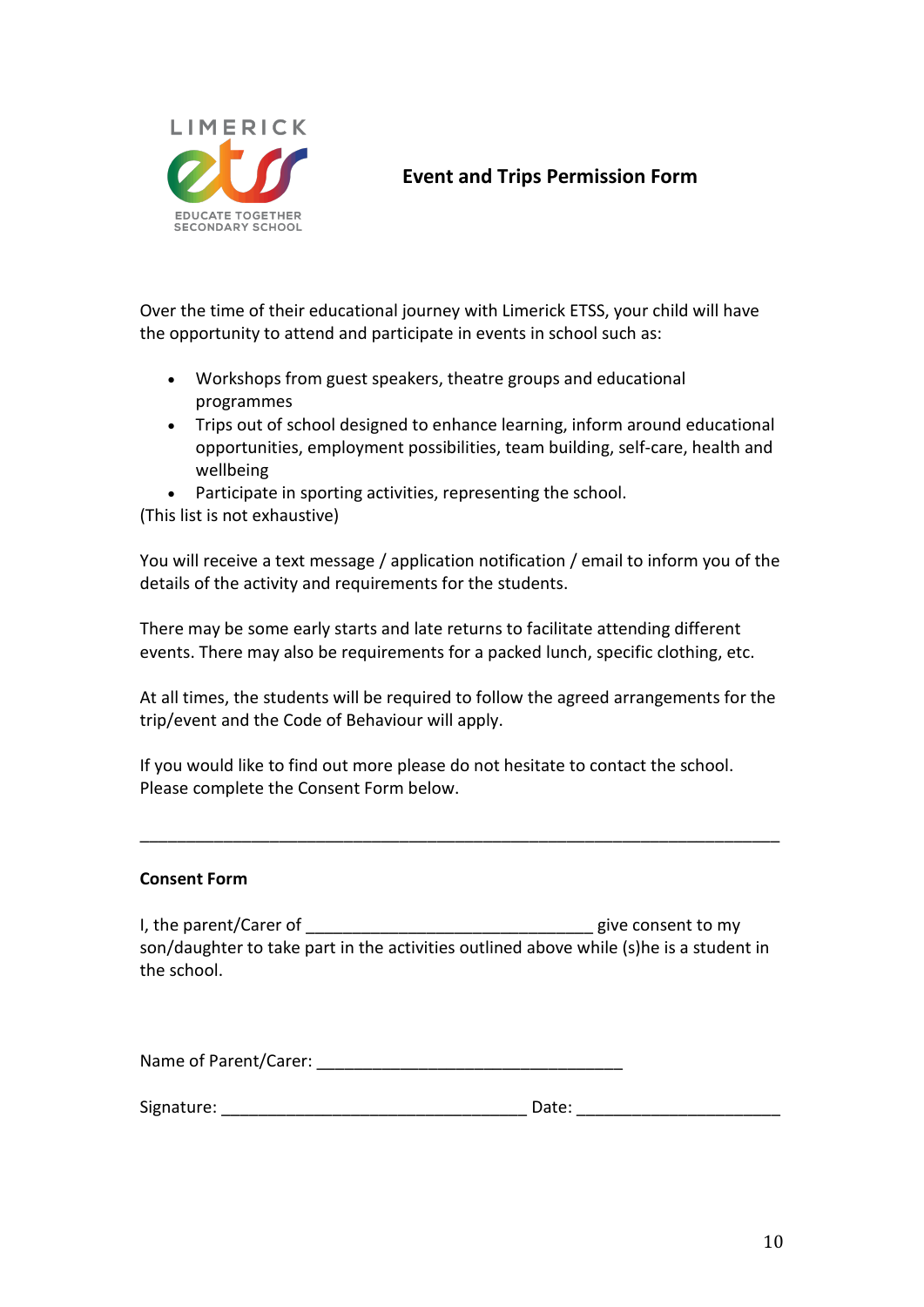

# **Administration of Assessment Instruments to Students**

Dear Parent/Carer,

During your child's education in Limerick ETSS, (s)he will have the opportunity to engage in a wide range of assessment activity as part of normal teaching and learning. Other specialist tests may also be administered to support your child's educational development and learning as well as his/her career development. Such tests may include achievement, ability, diagnostic and interest tests.

The results of all such tests will be shared with parents and students as appropriate. There may also be occasion to administer tests on an individual basis to your child to support his/her learning, progress and achievement. Such tests will only be administered following consultation with parents.

I enclose a Frequently Asked Questions (FAQ) information sheet that may address any additional questions you may have in relation to the above.

If you would like to find out more please do not hesitate to contact the school. Please complete the Consent Form below.

\_\_\_\_\_\_\_\_\_\_\_\_\_\_\_\_\_\_\_\_\_\_\_\_\_\_\_\_\_\_\_\_\_\_\_\_\_\_\_\_\_\_\_\_\_\_\_\_\_\_\_\_\_\_\_\_\_\_\_\_\_\_\_\_\_\_\_\_\_

#### **Consent Form**

I, the parent/Carer of the parent of the parent for the parent for the parent for the parent for the parent for assessment instruments to be administered to my son/daughter while (s)he is a student in the school.

Name of Parent/Carer: